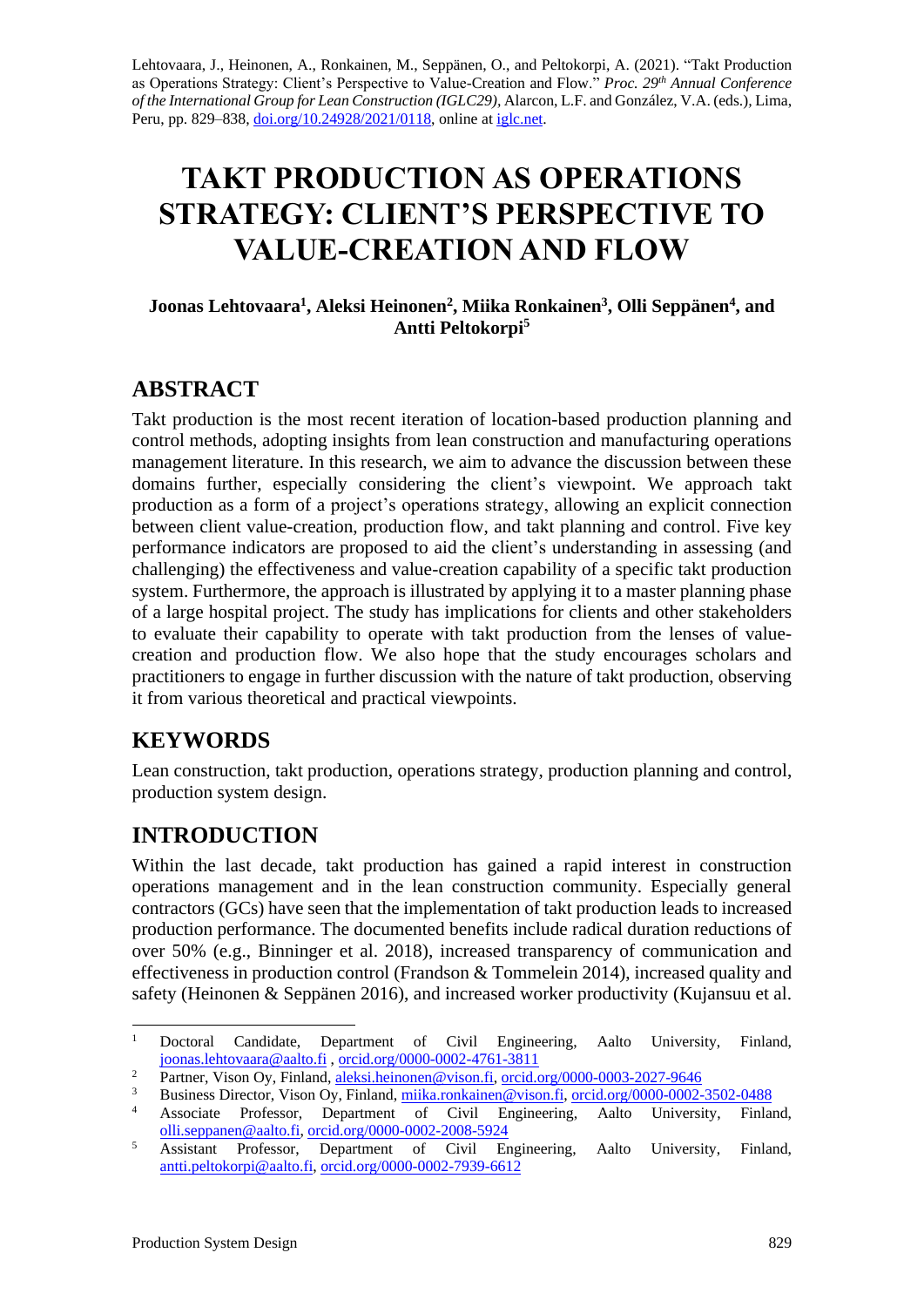2020). Also, other project stakeholders, such as clients (e.g., Dlouhy et al. 2017a), have recently attempted to adopt the method into their practices. Here, client denotes the party responsible for funding and commissioning a construction project.

However, takt production research and development efforts have often been conducted through the lenses of GC and production (flow) effectiveness, with little focus on examining how takt production could most effectively increase value<sup>6</sup> for the client. Even though the client evidently benefits from the increased production effectiveness (such as reduced duration), the missing client's value-driven key performance indicators (KPIs) hinder the possibility of transparently seeing and reaping all the potential benefits of takt production. For a GC, utilizing takt production successfully is an ambiguous promise as there are no specific and measurable requirements for what successful takt production is.

The client's viewpoint has been previously explored, for example, by Dlouhy et al. (2017a), Binninger et al. (2017a), and Haghsheno et al. (2016). In their studies, they rightly argue that the value-creation for the client should be complemented with an adequate process-driven approach. Simultaneously, the process design of takt production should be aligned with the client's value requirements, for example, by recognizing the need to determine takt time and production phasing based on demand and clientdetermined milestones. Here, takt time serves as a nominator between demand and supply, pacing the production to match customer needs.

Now, we would like to expand these ideas on continuing to build a bridge between the client's value-creation and production flow effectiveness. In this study, we do this by approaching takt production as a form of a project's operations strategy, adopting viewpoints from manufacturing operations management literature, such as from Factory Physics (Hopp & Spearman 2011). We aim to clarify how the client's success can be connected to takt production system's performance through tangible KPIs: this would allow clients to evaluate how different takt production decisions could most successfully promote their project and long-term business goals, to proactively advance flowefficiency improvement, and also to better understand how capable different service providers, such as contractors, are to succeed with takt production.

The remaining of the paper is structured as follows. First, we look at how takt production could be inspected from the operations strategy perspective. We then propose KPIs that connect value-creation and flow-effectiveness to takt planning and control process. Then, we demonstrate the approach in action through a case example of a takt planning process in a master planning phase of a large Finnish hospital project. Finally, we engage in a brief discussion regarding the implications of the approach and conclude with possible future research avenues.

## **OPERATIONS STRATEGY APPROACH**

In the last three decades, the transformation-flow-value (TFV) (Koskela 1992) theory of construction production has guided the research of planning and control methods towards pursuing flow-efficiency among lean construction research. The research and development of takt production have followed the same path. Indeed, documented cases have reported takt production to improve production flow holistically, especially by

<sup>&</sup>lt;sup>6</sup> We here follow the definition of Womack & Jones (1996); they define value as something determined by the client, being "a specific product (a good or service, and often both at once) which meets the customer's need at a specific price at a specific time".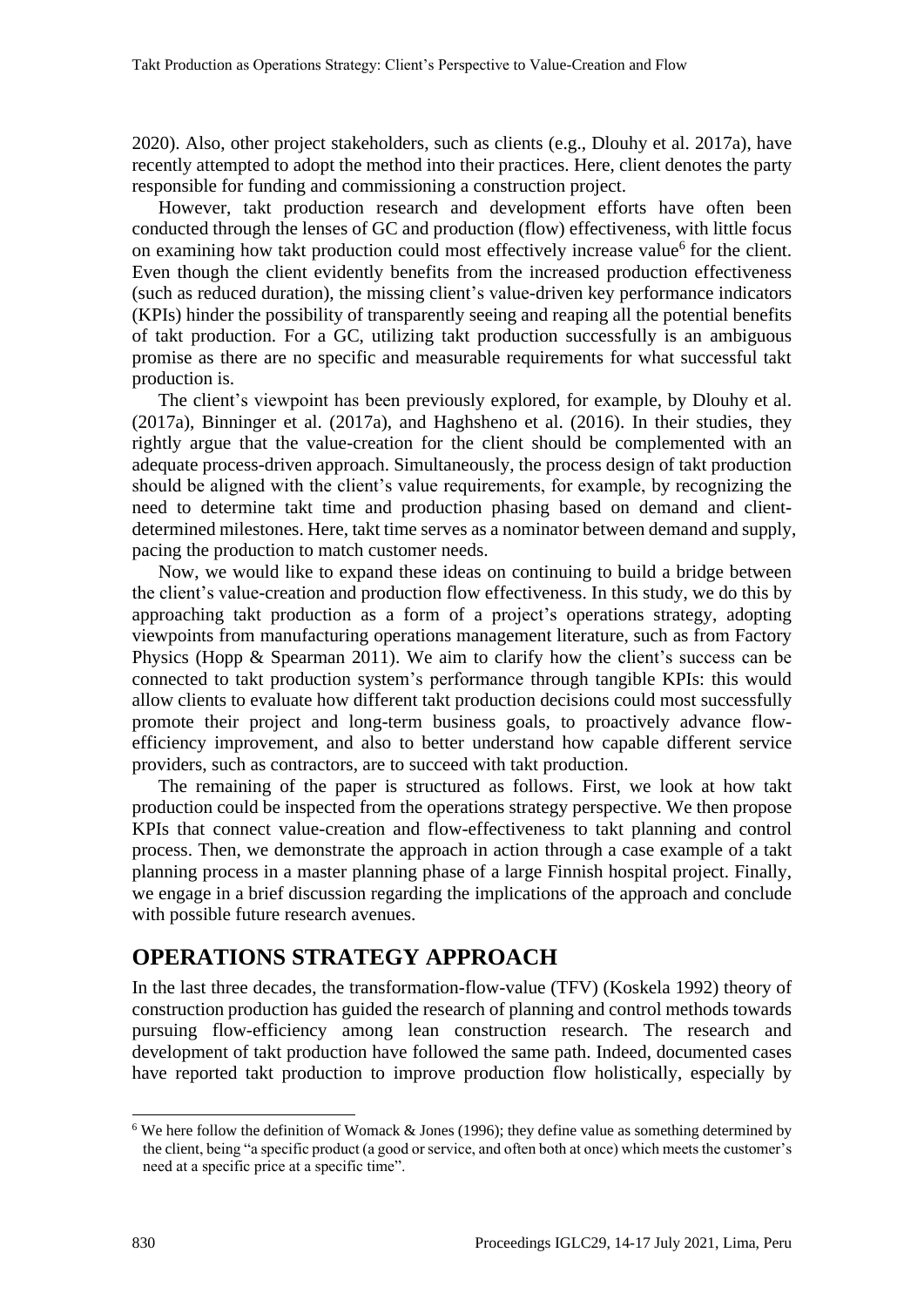promoting good process flow elements such as minimized durations and minimized work in progress (WIP) (e.g., Linnik et al. 2013). As construction processes possess a large amount of waste that is often hidden under overly large time buffers (Ballard & Howell 1998), aggressively focusing on flow-efficiency often has primarily positive effects, leading, for example, to a possibility to reduce waste and to reduce production duration.

While the sole pursuit of flow can be seen as somewhat valuable in itself, only promoting flow can be an inefficient goal if the initiative is not tied to value-creation and the project's desired scope (Pound et al. 2014, Koskela 1992). For example, reducing WIP to an absolute minimum might not result in increased benefits: instead, this reduction would most likely result in a high need for control efforts and WIP starvation, leading to increased costs and reduced performance (Little & Graves 2008). Thus, with no connection to value-creation, solely improving flow might have certain initial benefits but can eventually face diminishing returns (Modig  $\&$  Åhlström 2012).

In takt production domain, lack of universal capability KPIs hinders contractors' ability to improve their flow-efficiency in a way that is connected to clients' goals. Construction projects form loosely coupled and fragmented systems, in which the production planning and control process are often procured as a "black box" from the contractors (e.g., Dubois & Gadde 2002), often resulting in vague requirements for production performance that are based on guesses and rule of thumbs. The cycle continues as even though production performance can be improved within a project, this information seldom reaches the upstream and the client in the form that could help them improve their requirements for the next project (Henderson et al. 2013).

To shed light on this problem, we take a stance to approach takt production as a project's operations strategy, which considers how to conduct operations in a way that supports the prevailing business case best as possible. We adopt the definition of Pound et al. (2014), as they describe operations strategy as an act of designing, implementing, and controlling the portfolio of *demand, time, cost, inventory, variability* [with adequate buffer management], and *capacity* to best achieve a company's financial and marketing goals. By applying this definition to takt production, one can design, implement, and control a takt production system that resonates with the project scope and considers the improvement of flow-effectiveness. In the following section, we propose five KPIs to evaluate the effectiveness and value-creation capability of a takt production system and break down how individual components of the system are connected to the KPIs.

## **TAKT PRODUCTION AND OPERATIONS STRATEGY**

### **PROJECT SCOPE (DEMAND)**

We propose the following KPIs for projecting the project scope and for roughly framing the desired product: *total gross area* [m2] and *required quantity of work per gross area*  [h/m2]. Quantity of work per gross area is the amount of work per gross area (e.g., sqm2 of drywall per gross area, acquired from quantity estimations), multiplied by productivity factor (e.g., how long does it take to produce a sqm2 of drywall, acquired from managers' and workers' experienced guesses, previous projects' data, or from public productivity ratio databases). The hours denote total working hours, and the crew sizes are determined separately. Even though the quantity varies between tasks and different project types, it provides a rough but easily comparable indicator for projects with similar scope.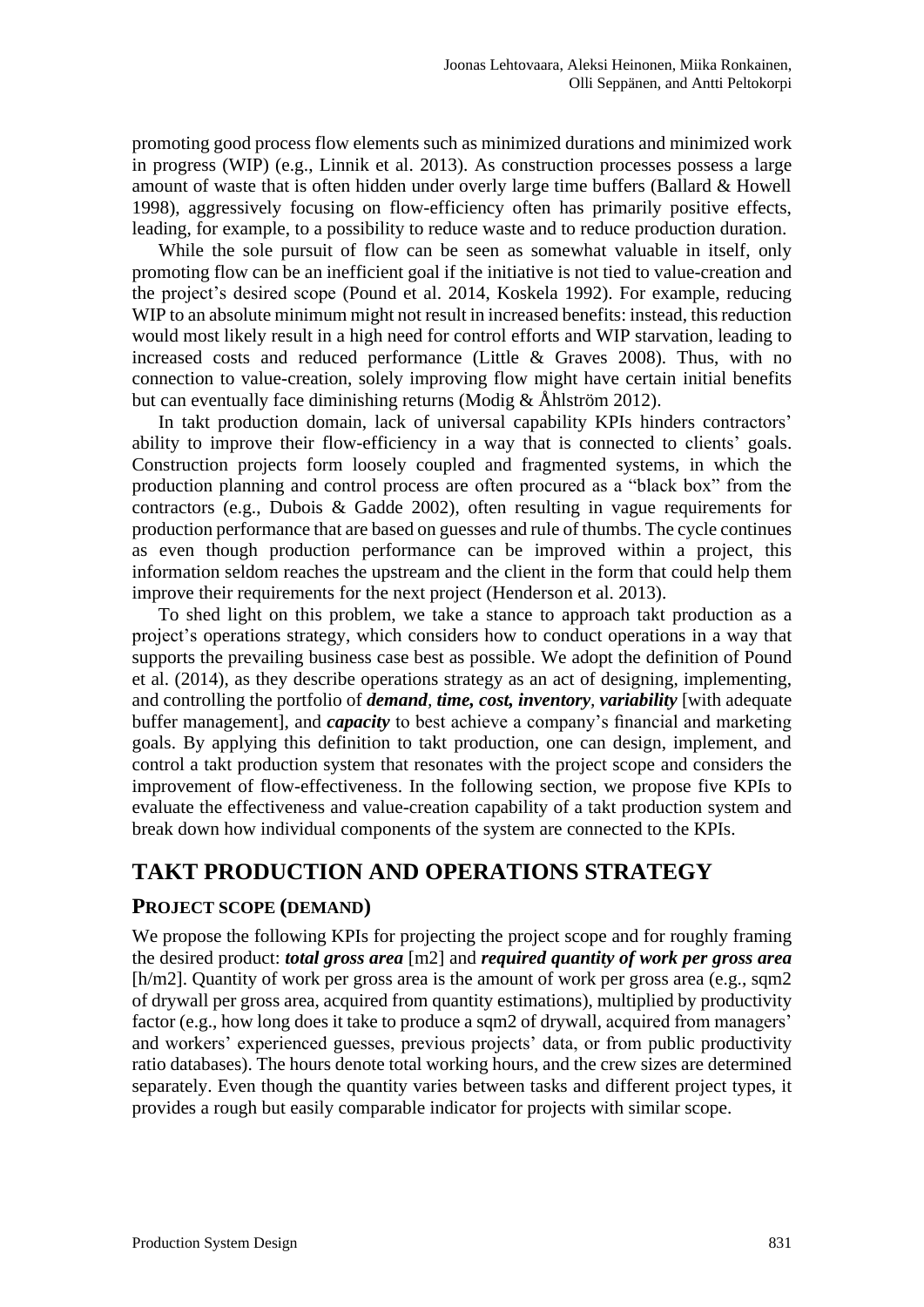## **TIME AND COST**

The third KPI, *lead time*, indicates how fast the whole production can be completed from start to finish and matched with client demand (Hopp & Spearman 2011). Short lead time means that the client acquires the product faster while getting more swift returns for their investment. The fourth proposed KPI, *batch-specific lead time,* indicates how fast a specific part of production (i.e., an apartment) is completed from start to finish. Shortened batch-specific lead time can be beneficial when the client benefits from paced handover (Dlouhy et al. 2017b), enabling the commission of spaces before the whole product is finished. To decrease (batch-specific) lead times, minimizing variability, non-valueadding activities, and unnecessary (time)buffers is crucial. Together, these two indicators express how timely the production system can respond to the client's needs. Moreover, when the marginal cost for one day of production is known, one can deduce the value of lead time for the client and connect that to the costs. The marginal cost calculation should consider time-related costs of production and opportunity costs of the building operations.

## **QUALITY AND TRANSPARENCY (INVENTORY)**

Transparency of the process and quality of the product increase when information flows through the production organization swiftly, urging the participants to steer the process and solve emerging issues proactively. By increasing production transparency, possibilities for errors, need for rework, and decreased value are reduced, driving for better quality. These benefits can be connected to a setting where the inventory of work is managed effectively and tightly: the work is progressed within small batches, with small WIP, crews working closely together, problems made actively visible and proactively solved (Hopp & Spearman 2011).

Based on the notions above, we propose *production's tightness*, measured as the average area occupied by a single worker [m2/worker], as a fifth KPI. Tightness is closely connected to effective management of inventory, and when the cost of (poor) quality (such as costs of errors and rework) is known, one can derivate the value of tightness for the client. However, too tight work areas might yield diminishing results when the worker productivity decreases due to congestion (Thomas et al. 2006). Similar to the quantity of work per gross area, the production's tightness also provides a rough but comparable metric between similar types of projects.

## **VARIABILITY**

Production variability indicates how much specific production metrics can deviate from their target amount. Accompanied with waste elimination, managing variability is central in enabling good production flow. In an ideal state all waste and variability are removed, however, in reality all production processes possess at least some degree of waste and variability (Hopp  $\&$  Spearman 2011), resulting in decreased stability and predictability of the production. To diminish the remaining variability's adverse effects, a portfolio of time, plan, inventory, and capacity buffers can be introduced to the process (Hopp & Spearman 2011, Frandson et al. 2015). As variability can have several different sources and forms, flexible usage of the whole buffer portfolio is essential. The buffers can be implemented first during the process design and then applied as needed during production. Buffers also have varying effects on the presented KPIs, examined below.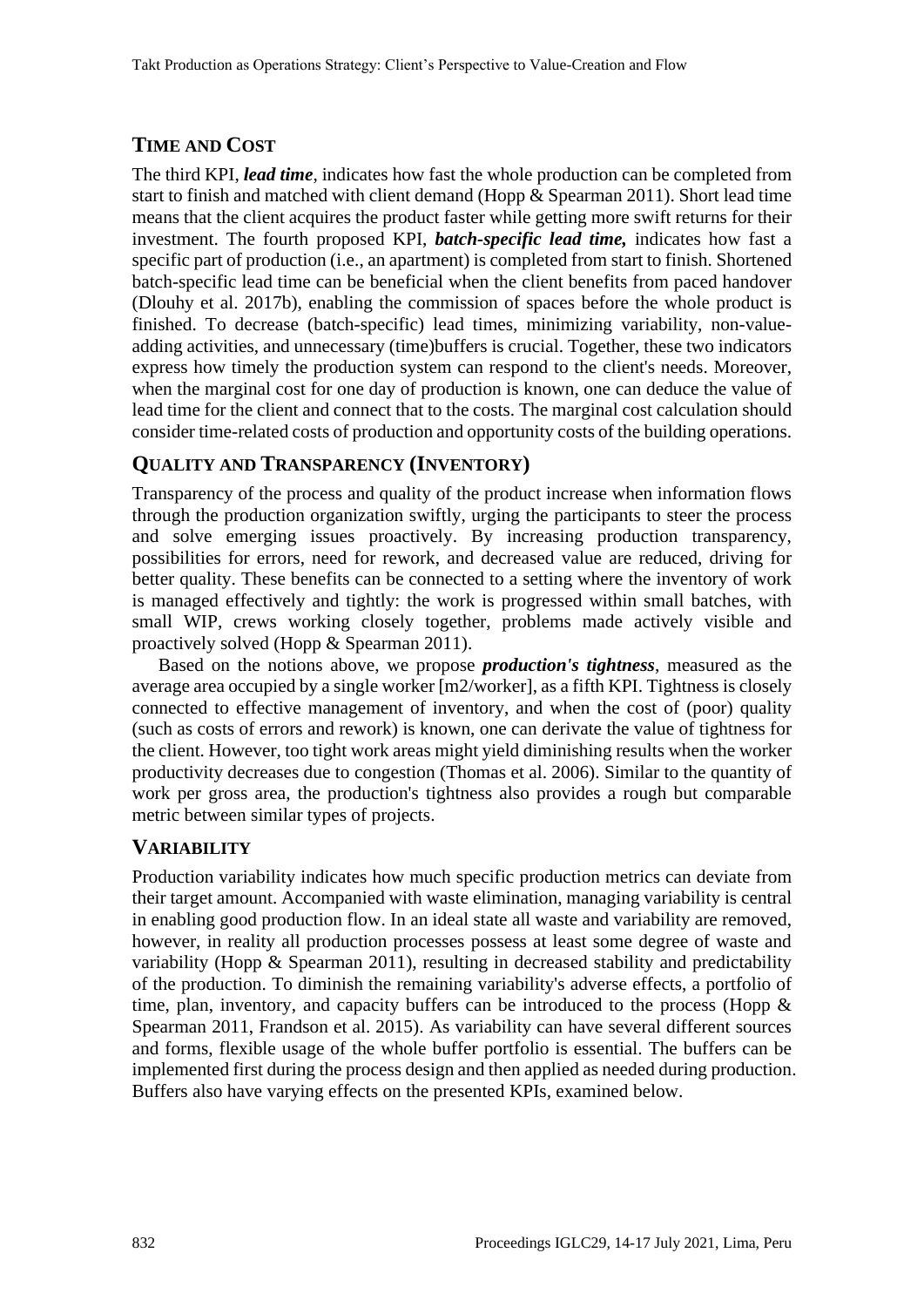#### **Time buffering**

Time buffering prevents clashes of work crews and is useful when the process has a great amount of uncontrollable variability but results in longer lead times while hiding problems and hampering transparency (Horman & Thomas 2005). In construction, time buffers are often used as a primary production balancing buffer.

#### **Plan buffering**

Denotes moving tasks from the main schedule to a 'secondary schedule' executed with spare time and resources. Reduces trade crews' idle time if they otherwise would have to wait for work, but an excess amount of backlog can result in increased lead time and ineffective inventory management, as the work is moved from the main schedule to more non-critical tasks and the problem-solving can be more easily avoided.

#### **Batch sizing (inventory buffering)**

Inventory buffering results in conducting work in larger batch sizes. This leads to an increased amount of simultaneously operated space and tasks, leading to increased WIP. Like time buffers, large inventory allows to prevent clashes between trades and brings flexibility to their work, but simultaneously results in longer lead times with decreased transparency (Little & Graves 2008). With small inventory buffers, the production is observed in tighter cycles, resulting in transparency and urgency to improve the process more proactively. However, a small inventory can also create vulnerability when the system possesses a large amount of uncontrollable variability.

#### **Capacity buffering**

Denotes adding more resources to a task than what is necessarily needed. Enables to tackle problems within production proactively, as the excess capacity can be used for solving problems, quality management, and continuous improvement, however, can result in increased costs (Horman & Thomas 2005). Capacity buffers theoretically decrease resource efficiency but increase it over time as problems are proactively solved. In construction, capacity buffers are often avoided as they are believed to increase initial costs.

#### **DESIGN, IMPLEMENTATION, AND CONTROL OF THE PRODUCTION SYSTEM**

#### **Takt planning (process design)**

Takt planning process consists of balancing buffer portfolio with takt production parameters, namely takt trains and wagons (process and sub-processes consisting of sequenced work tasks), takt time (time given to complete any set of sub-processes in a given location), and takt areas (determined locations in which work tasks are completed within the rhythm of takt time) (Lehtovaara et al. 2021). The selection of these parameters should be based on providing the best combination of client value and production effectiveness; takt planning is not just a method to create a visual plan but also to translate customer need into operative targets. In addition, the process design (and control) should consider the management of capacity (e.g., workers, material, equipment).

#### **Takt control (implementation and control)**

Takt control concerns how to implement, measure, and maintain the production system's desired performance. When the planned parameters are also maintained during the production, the desired value is achieved. To steer the production, takt control employs rhythmic production management aiming for steady wagon handoffs, proactive quality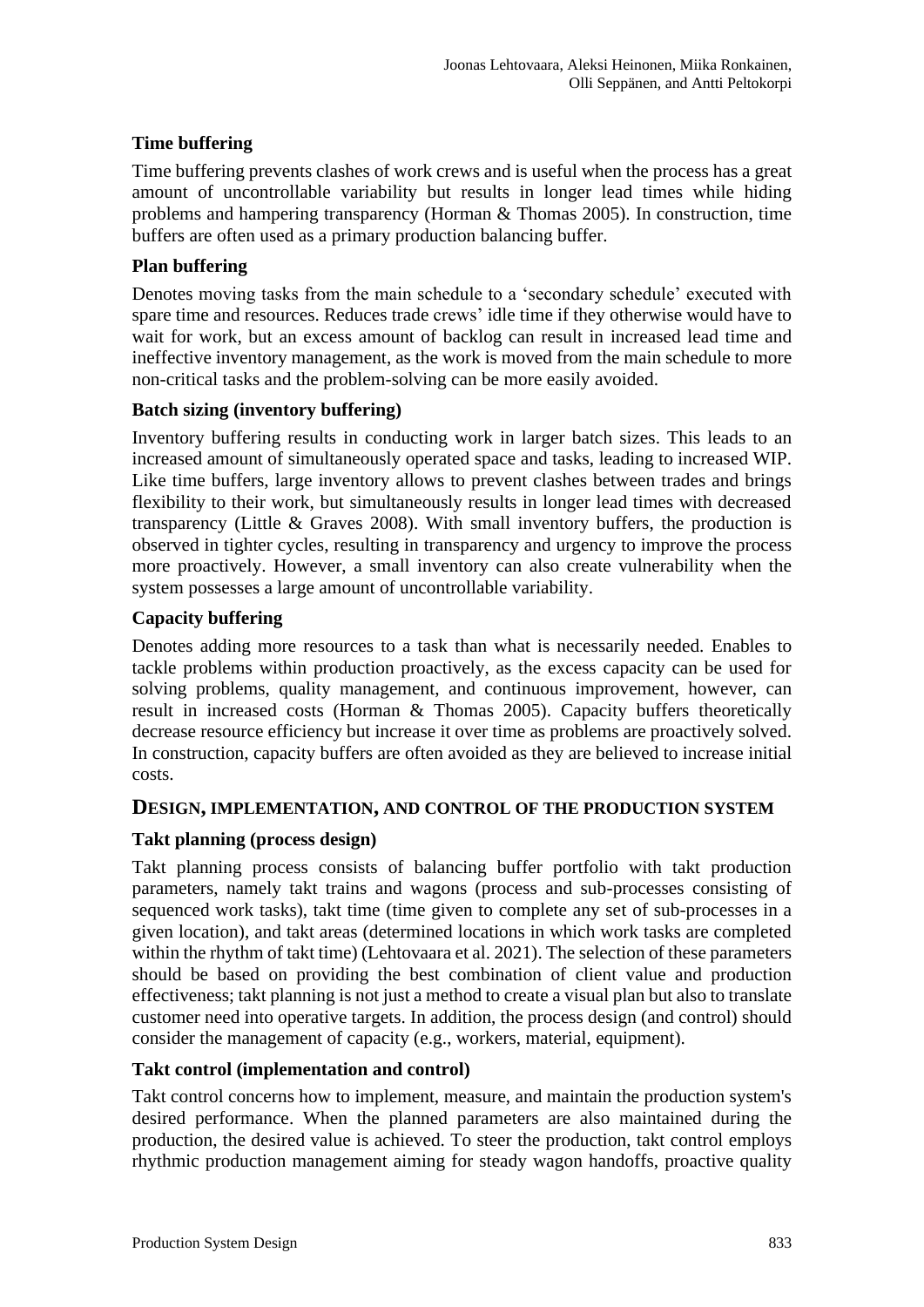management, and visual, collaborative problem solving with root-cause analysis (Frandson et al. 2015). Production can also be steered by adjusting the takt production parameters (Binninger et al. 2017b) and applying or removing buffers. Together, these actions form a basis to steer the production so that the project's scope is meaningfully fulfilled while also providing a transparent way to communicate the production progress for all project stakeholders.

Figure 1 synthesizes the above-described elements, providing insights on the connection between the desired client value, process design, implementation and control, variability management, and the KPIs. It should be noted that the links are somewhat exaggerated as the system always needs to be inspected holistically. Next, we will demonstrate the presented approach in action through a case example.



Figure 1: Synthesis of the operations strategy approach

## **ILLUSTRATIVE CASE EXAMPLE**

### **CASE DESCRIPTION**

The presented case is a study for a large hospital project in Helsinki, Finland. The project includes construction of new buildings and renovation of old spaces, consisting of 150,000 m2 of space. The project's overall duration is preliminarily estimated to span eight years and to cost 700 M€. The project is executed with an integrated project delivery method (IPD), in which the integrated project team concurrently performs design and production planning activities. The client has requested potential GC's to employ a takt production approach to seek lead time reduction opportunities and increase transparency during production.

The operations strategy approach was utilized in the master planning phase. The aim was to create a master plan that forms a rough but tangible frame to further help the IPD team conduct target-value-based production preparation. More specifically, the master planning phase's scope was to ensure a basis for transparent, stable, flow-efficient project execution that would provide the best client value. The master planning consisted of three steps, described below.

### **STEP 1: DATA COLLECTION**

The following data were obtained from the preliminary designs, construction manager consultant estimations, references from previous similar projects, and from a national productivity factor database: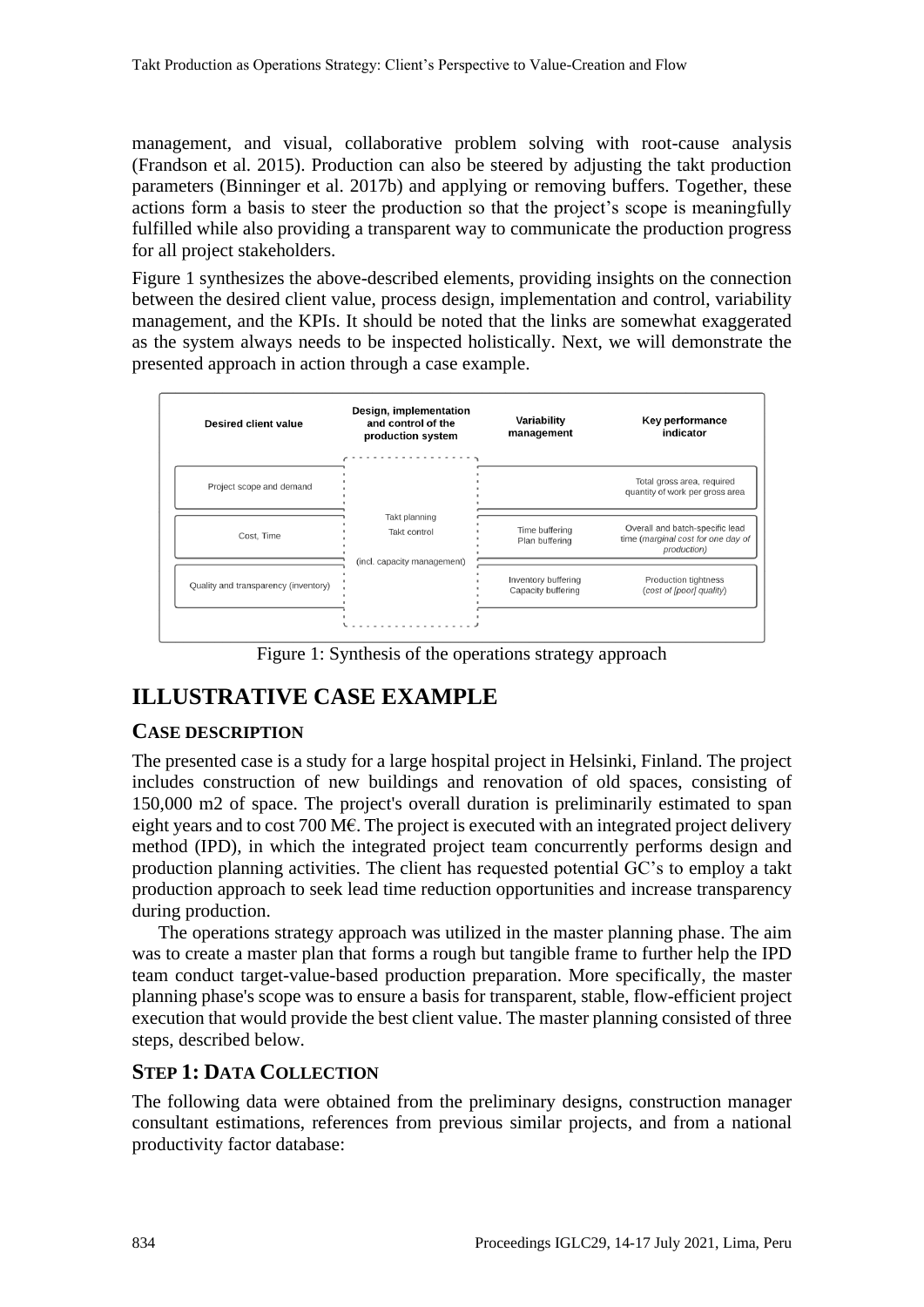- Total gross area by functional areas (m2); based on preliminary designs.
- Required quantity of work per gross area by areas and production phases  $(h/m2)$ ; based on manager consultant estimations and productivity factor database.
- Estimated/desired project lead time and batch-specific lead times (h); based on client's requirements.
- Estimated/desired tightness of the production by phases (m2/worker); based on the previous hospital projects' tightness and average trade crew capabilities.

The obtained variables are presented in Figure 2. The bottom side of the figure (labeled green) also contains initial takt planning parameters for takt planning, which are elaborated below.



Figure 2: Obtained data and initial takt planning parameters.

## **STEP 2: FORMULATION OF INITIAL TAKT PLAN**

Based on the input of gross areas, productivity factors, quantities of work, estimated production tightness ratios (Figure 2), accompanied with first guesses of capacity (number of workers) and takt time, the initial version of the plan was created. The outline of the plan and the relations of the KPIs are illustrated in Figure 3. For the initial plan, average takt area sizes (200-1000m2), amount of takt wagons per production phases (9- 106pce; calculated as the quantity of work multiplied by production tightness and divided by takt time), and the number of takt areas per functional area (1-16pce; calculated as functional area size divided by takt area size) were obtained as an outcome of scope and production tightness. Also, lead time and batch-specific lead times were obtained as a result.



Figure 3: Outline of the initial takt plan

It should be noted that the exact zoning and content of takt wagons were deliberately left undefined in the master planning phase. Instead, the scope of the master planning phase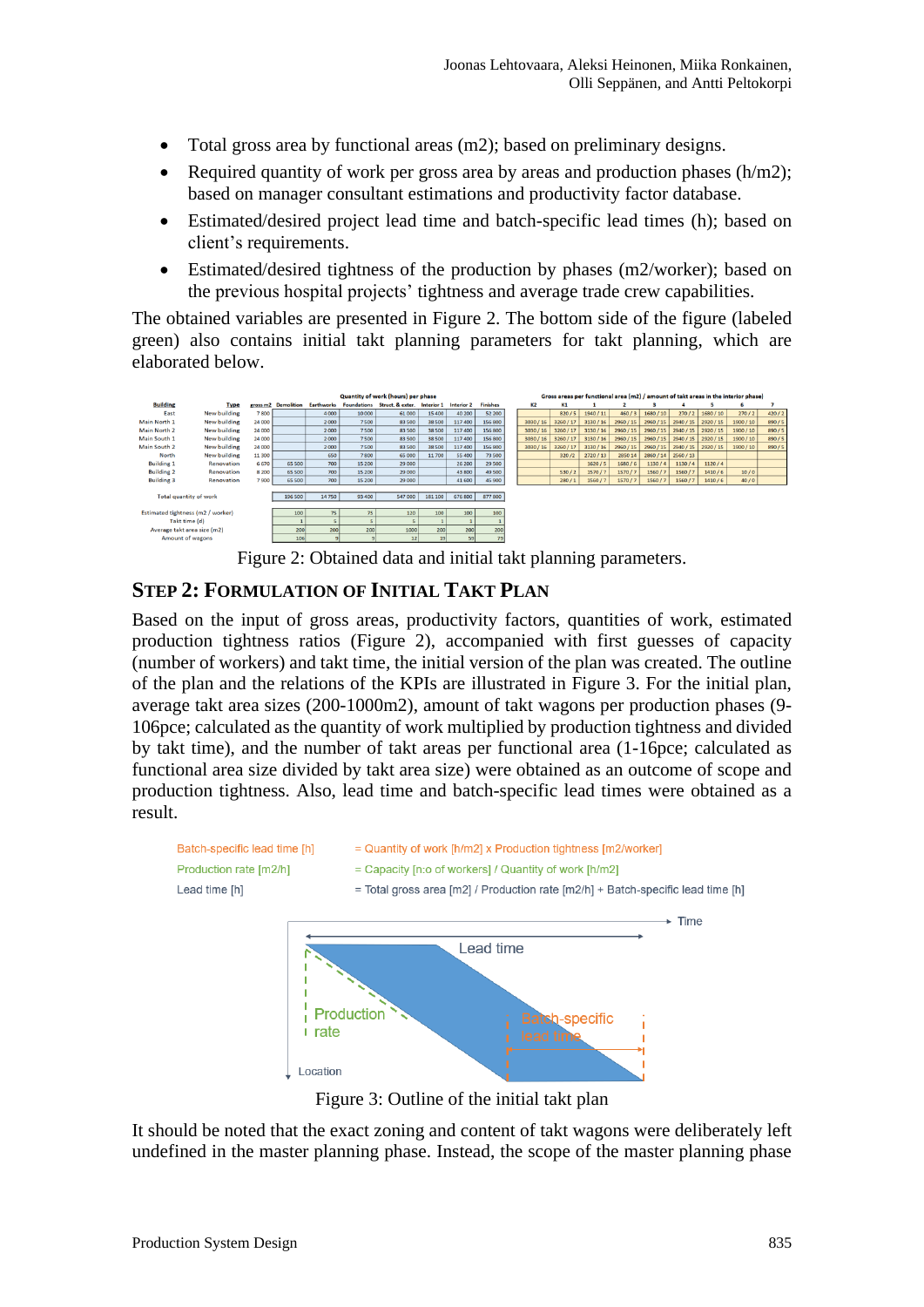was to obtain rough boundaries for the production rhythm and initial capacity requirements, in which the desired client value is connected to the production flow. Based on these boundaries, the plan will be refined and detailed concurrently with the contractors and other stakeholders in the later planning phases.

### **STEP 3: ITERATION AND VISUALIZATION OF THE PLAN**

After formulating the initial plan, the planning parameters (takt time, amount and size of takt areas, number of wagons) were iterated reciprocally with adjusting the tightness, capacity, and (batch-specific) lead times. Inventory buffers were included by employing relatively sparse tightness ratios (75-120 m2 / worker), and capacity buffers were included by employing a conservative productivity factor. In the master plan, time and plan buffers were mostly avoided, however, some time buffer was scheduled between exterior and interior phases to ensure smooth transitions.

Through iteration, takt planning resulted in a master plan connected to the desired client value, illustrated in Figure 4. In addition to taking into account the value-creation, the parameters were balanced so that all the phases and functional areas could proceed in the same rhythm with little resource fluctuation, enabling smooth production flow. The plan is visualized with a standard takt plan visualization, even though the large number of zones and wagons may make it seem similar to flowline visualization. Nevertheless, the approach differs from other location-based methods (such as the Location-Based Management System) in a way that takt production considers size and number of (takt) areas, as well as the crew composition in takt wagons as flexible parameters, with capacity buffers used as the preferred buffer (Frandson et al. 2015).



Figure 4: The master takt plan visualization

In summary, the master planning phase resulted in a takt plan that employs a balanced flow between the different buildings and work phases that vary in size and scope. The desired duration, which was a few years less than estimated beforehand, was also achieved in the plan. The resulting plan provides a solid basis for detailed, concurrent target-value-based design and production planning, in which the IPD team further investigates and iterates the presented plans. However, as the case is still in progress, the examination of detailed takt planning and control is left for future research. Hypothetically, the process could be carried on with a similar approach to the norm and micro levels of TPTC (takt planning takt control; Dlouhy et al. 2016) method.

## **DISCUSSION & CONCLUDING NOTES**

In this study, we approached takt production from the lenses of the project's operations strategy, allowing an explicit connection between client value-creation, production flow,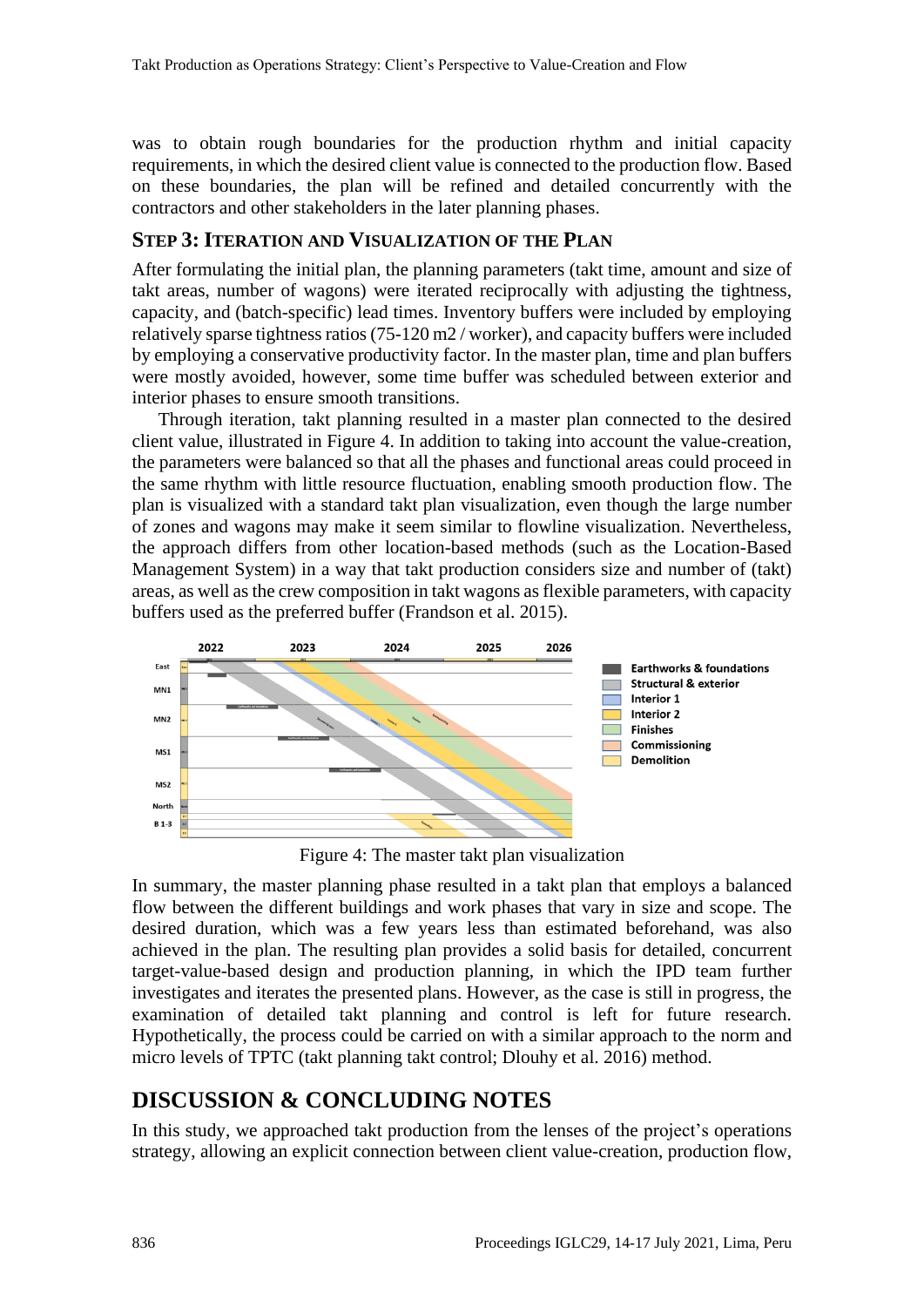and takt planning and control. We hope that the presented approach encourages scholars and practitioners to engage in further discussion with the nature of takt production, observing it from various theoretical and practical viewpoints.

The proactive role of a client helps to put customer value in the center of takt production. In an optimal situation, the client would drive the takt production process and development by assessing the proposed KPIs to form performance requirements, which would guide (general) contractors in designing and controlling the production system. Over the projects, the client should have an increased understanding of what level of value-creation the contractors can provide in certain settings, helping the clients assess demand rates for the projects that are realistic but tight enough to drive contractors to improve their operations management capabilities. Methods to improve these capabilities can be found in other studies, such as takt maturity development by Lehtovaara et al. (2020).

As illustrated through the case example, the approach helped the production planners to justify their decisions in the light of value-creation while providing a solid basis for further collaborative iteration and transparent communication of the plan. However, the case only illustrated the approach in the master planning phase, and future research should address its performance during detailed planning and production phases. We hypothesize that the approach could lead to increased performance within individual takt projects and more efficient long-term improvement; however, this needs validation in future studies. Future research should also address the validation of the proposed KPIs; the focus of the approach and the KPIs was on the value created by the operative functions, however, the value of other stakeholders, such as designers, could also be considered in future development. Moreover, data gathering for these metrics for different takt production use cases is needed to help clients and contractors effectively estimate and compare their projects' success.

## **ACKNOWLEDGMENTS**

*We would like to gratefully thank HUS Kiinteistöt for their help in advancing the implementation of the presented operations strategy approach.*

#### **REFERENCES**

- Ballard, G. and Howell, G. (1998). "What kind of production is construction." Proceedings (IGLC 6). Guarujá, Brazil.
- Binninger, M., Dlouhy, J., & Haghsheno, S. (2017a). "Technical takt planning and takt control in construction." *Proceedings (IGLC 25).* Heraklion, Greece.
- Binninger, M., Dlouhy, J., Steuer, D., & Haghsheno, S. (2017b). "Adjustment Mechanisms for Demand-oriented Optimisation in Takt Planning and Takt Control." *Proceedings (IGLC 25).* Heraklion, Greece.
- Binninger, M., Dlouhy, J., Müller, M., Schattmann, M., & Haghsheno, S. (2018). "Short Takt time in construction–a practical study." *Proceedings (IGLC 26).* Chennai, India.
- Dlouhy, J., Binninger, M., Oprach, S., & Haghsheno, S. (2016. "Three-level method of Takt planning and Takt control–A new approach for designing production systems in construction." *Proceedings (IGLC 24)*. Boston, USA.
- Dlouhy, J., Binninger, M., Weichner, L. & Haghsheno, S. (2017a). "Implementation of Lean Construction in Client Organizations – an Analysis of the Status Quo in Germany." *Proceedings (IGLC 25).* Heraklion, Greece.